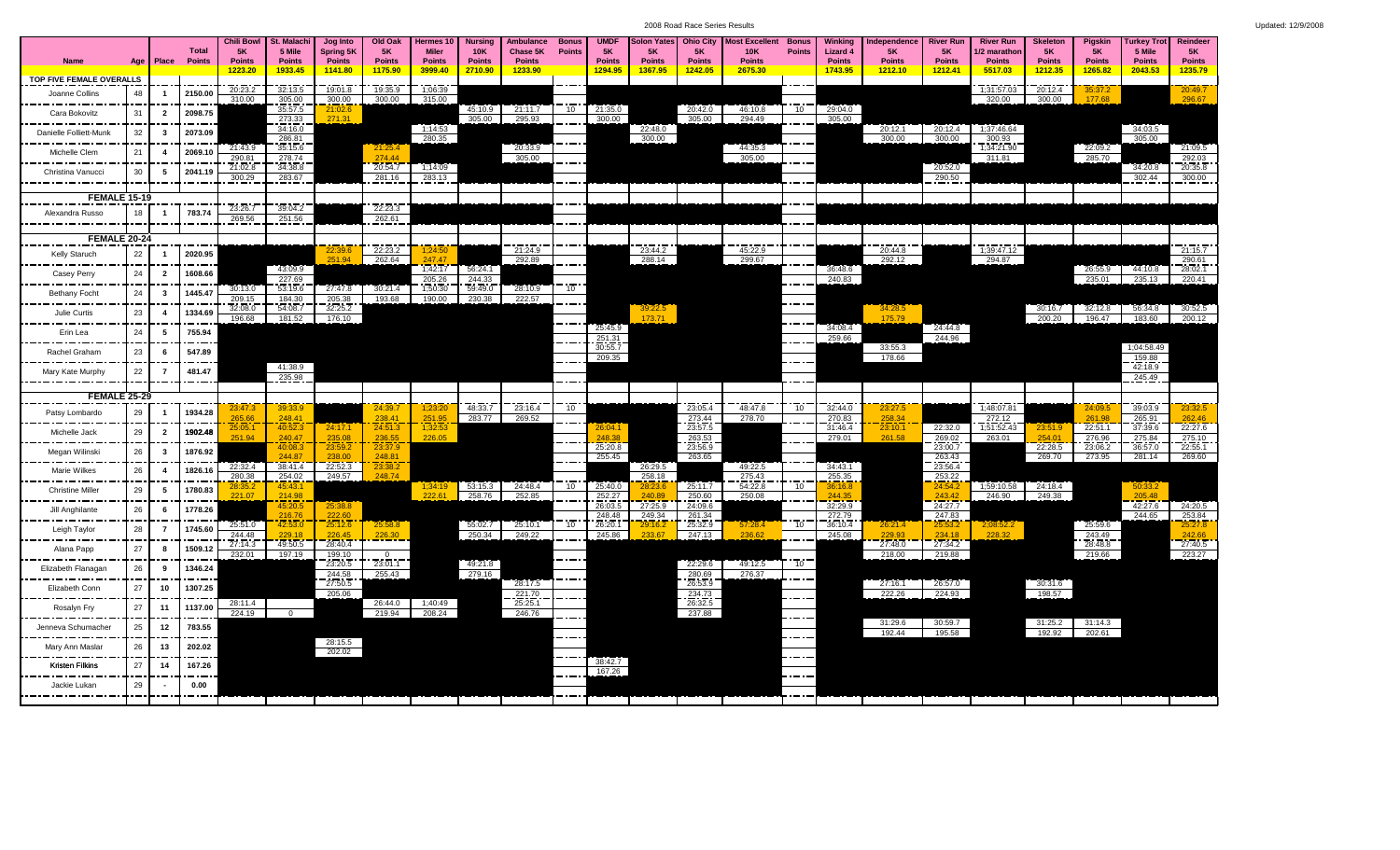|  |  |  |  |  |  |  |  | Updated: 12/9/2008 |  |
|--|--|--|--|--|--|--|--|--------------------|--|
|--|--|--|--|--|--|--|--|--------------------|--|

|                         |                     |                         |         | <b>Chili Bowl</b>        | St. Malachi       | Jog Into          | Old Oak       | Hermes 10         | Nursina           | Ambulance                                               | <b>Bonus</b>  | <b>UMDF</b>              | <b>Solon Yates</b> | <b>Ohio City</b> | Most Excellent    | <b>Bonus</b>  | Winking           | Independence              | <b>River Run</b>  | <b>River Run</b>     | <b>Skeleton</b>   | <b>Pigskin</b>    | Turkey Trot       | Reindeer          |
|-------------------------|---------------------|-------------------------|---------|--------------------------|-------------------|-------------------|---------------|-------------------|-------------------|---------------------------------------------------------|---------------|--------------------------|--------------------|------------------|-------------------|---------------|-------------------|---------------------------|-------------------|----------------------|-------------------|-------------------|-------------------|-------------------|
|                         |                     |                         | Total   | <b>5K</b>                | 5 Mile            | <b>Spring 5K</b>  | <b>5K</b>     | <b>Miler</b>      | 10K               | Chase 5K                                                | <b>Points</b> | <b>5K</b>                | 5K                 | <b>5K</b>        | <b>10K</b>        | <b>Points</b> | <b>Lizard 4</b>   | <b>5K</b>                 | 5K                | /2 marathon          | <b>5K</b>         | <b>5K</b>         | 5 Mile            | 5K                |
| <b>Name</b>             | <b>FEMALE 30-34</b> | Age   Place             | Points  | <b>Points</b>            | <b>Points</b>     | <b>Points</b>     | <b>Points</b> | <b>Points</b>     | <b>Points</b>     | <b>Points</b>                                           |               | <b>Points</b>            | <b>Points</b>      | <b>Points</b>    | <b>Points</b>     |               | <b>Points</b>     | <b>Points</b>             | <b>Points</b>     | <b>Points</b>        | <b>Points</b>     | <b>Points</b>     | <b>Points</b>     | <b>Points</b>     |
|                         |                     |                         |         | 22:46.9                  | 37:46.0           |                   |               |                   |                   |                                                         |               |                          |                    |                  |                   |               |                   |                           | 20:52.3           | 1;40:16.54           |                   | 21:05.8           | 34:21.3           | 21:16.2           |
| Janet Edwards           | 30                  |                         | 2014.4  | 277.41                   | 260.24            |                   |               |                   |                   |                                                         |               |                          |                    |                  |                   |               |                   |                           | 290.44            | 293.43               |                   | 300.00            | 302.37            | 290.51            |
| Amy Sullivan            | 31                  | $\overline{\mathbf{2}}$ | 1847.60 | 25:37.3                  | 41:52.0           | 24:21.8           |               |                   |                   |                                                         |               |                          |                    | 22:52.3          |                   |               | 32:54.1           |                           |                   | 1;57:40.93           |                   | 23:45.1           | 38:50.8           | 22:45.3           |
|                         |                     |                         |         | 246.65<br>28:01.0        | 234.75<br>44:21.5 | 234.33            |               |                   | 55:30.9           | 24:54.8                                                 | 10            | 27:33.5                  |                    | 276.05           |                   |               | 269.44<br>36:12.8 |                           |                   | 250.03<br>1;52:06.58 |                   | 266.47<br>26:23.2 | 267.41<br>42:55.3 | 271.55<br>25:31.3 |
| Amy Mielke              | 31                  | $\mathbf{3}$            | 1741.26 | 225.58                   | 221.56            |                   |               |                   | 248.23            | 251.77                                                  |               | 234.95                   |                    |                  |                   |               | 244.80            |                           |                   | 262.46               |                   | 239.87            | 242.02            | 242.11            |
| Amy Grentzer            | 32                  | $\overline{\mathbf{4}}$ | 1368.4  | 27:37.5                  | 44:06.3           |                   | 27:21.4       |                   |                   |                                                         |               |                          |                    |                  |                   |               | 36:04.7           | 26:06.4                   | 27:03.4           |                      |                   |                   |                   |                   |
|                         |                     |                         |         | 228.78                   | 222.84            |                   | 214.93        |                   |                   |                                                         |               |                          |                    |                  |                   |               | 245.72            | 232.15                    | 224.05            |                      |                   |                   |                   |                   |
| Sarah Quick             | 30                  | 5                       | 1213.85 | 35:55.3                  | :00:31.<br>162.40 | 34:15.1<br>166.67 |               |                   |                   | 34:31.8<br>181.65                                       |               | 37:08.6<br>174.32        | 41:28.0<br>164.95  |                  |                   |               |                   | 38:23.8<br>157.84         |                   |                      |                   | 36:47.9<br>172.00 | 58:15.2<br>178.32 |                   |
| Elizabeth Heier         | 30                  | - 6                     | 779.06  | $\frac{175.94}{23.42.1}$ | 38:18.6           |                   |               | 1;22:03           |                   |                                                         |               |                          |                    |                  |                   |               |                   |                           |                   |                      |                   |                   |                   |                   |
|                         |                     |                         |         | 266.64                   | 256.55            |                   |               | 255.87            |                   |                                                         |               |                          |                    |                  |                   |               |                   |                           |                   |                      |                   |                   |                   |                   |
| Jana Jenkins            | 31                  | - 7                     | 467.88  |                          |                   |                   |               |                   |                   | 23:40.6<br>264.91                                       |               | 31:54.0<br>202.98        |                    |                  |                   |               |                   |                           |                   |                      |                   |                   |                   |                   |
|                         |                     |                         |         | 28:51.7                  | 47:59.1           |                   |               |                   |                   |                                                         |               |                          |                    |                  |                   |               |                   |                           |                   |                      |                   |                   |                   |                   |
| <b>Christine Ahrens</b> | 33                  | - 8                     | 423.79  | 218.97                   | 204.82            |                   |               |                   |                   |                                                         |               |                          |                    |                  |                   |               |                   |                           |                   |                      |                   |                   |                   |                   |
| Jennifer Perry          | 34                  | 9                       | 360.74  | 35:26.9                  |                   |                   |               |                   |                   |                                                         |               | 35:29.2                  |                    |                  |                   |               |                   |                           |                   |                      |                   |                   |                   |                   |
| ---------               |                     |                         |         | 178.28                   |                   | 31:24.6           |               |                   |                   |                                                         |               | 182.45                   |                    |                  |                   |               |                   |                           |                   |                      |                   |                   |                   |                   |
| Jennifer Stakes         | 32                  | 10                      | 181.76  |                          |                   | 181.76            |               |                   |                   |                                                         |               |                          |                    |                  |                   |               |                   |                           |                   |                      |                   |                   |                   |                   |
| Dawn Bonnett            | 34                  | 11                      | 116.65  |                          |                   |                   |               |                   |                   |                                                         |               |                          |                    |                  |                   |               |                   |                           |                   |                      |                   | 54:15.5           |                   |                   |
|                         |                     |                         |         |                          |                   |                   |               |                   |                   |                                                         |               |                          |                    |                  |                   |               |                   |                           |                   |                      |                   | 116.65            |                   |                   |
| Kirsten Anderson        | 30                  |                         | 0.00    |                          |                   |                   |               |                   |                   |                                                         |               |                          |                    |                  |                   |               |                   |                           |                   |                      |                   |                   |                   |                   |
|                         |                     |                         |         |                          |                   |                   |               |                   |                   |                                                         |               |                          |                    |                  |                   |               |                   |                           |                   |                      |                   |                   |                   |                   |
|                         | <b>FEMALE 35-39</b> |                         |         |                          |                   |                   |               |                   |                   |                                                         |               |                          |                    |                  |                   |               |                   |                           |                   | 1;40:59.46           |                   |                   |                   |                   |
| Laura Crabb             | 39                  |                         | 1936.53 | 22:53.7<br>276.04        | 39:07.4<br>251.22 | 21:43.8<br>262.71 |               |                   |                   | 21:54.5<br>286.29                                       |               | 22:29.4<br>287.89        |                    |                  |                   |               |                   | 21:33.9<br>281.03         |                   | 291.35               |                   |                   |                   |                   |
| Kristina Ferdig         | 37                  | $\overline{\mathbf{2}}$ | 1894.79 |                          | 41:53.1           | 23:24.6           | 22:49.2       |                   |                   |                                                         |               |                          | 26:58.             | 23:46.3          | 48:22.1           | 10            | 31:54.5           | 22:34.8                   | 22:48.2           |                      | 22:35.5           |                   |                   |                   |
|                         |                     |                         |         |                          | 234.65            | 243.88            | 257.65        |                   |                   |                                                         |               |                          | 253.63             | 265.60           | 281.16            |               | 277.83            | 268.40                    | 265.84            |                      | 268.32            |                   |                   |                   |
| Angie Ridgel            | 37                  | $\mathbf{3}$            | 1862.60 | 22:45.9<br>277.60        | 39:35.6<br>248.23 | 22:50.2<br>249.98 |               |                   |                   | 21:44.0<br>288.60                                       |               |                          |                    |                  |                   |               |                   |                           | 22:42.2<br>267.02 |                      | 24:14.2<br>250.11 | 23:55.9<br>264.46 |                   | 23:19.9<br>264.82 |
| Karen Hentemann         | 36                  | $\overline{4}$          | 1859.62 | 26:24.1                  | 43:20.8           | 24:55.1           | 24:34.4       | 1:27:44           | 50:35.7           | 23:53.8                                                 | 10            | 25:12.8                  | 26:39.1            | 23:39.8          | 50:54.4           | 10            |                   | 23:32.8                   |                   |                      | 24:13.7           |                   |                   |                   |
|                         |                     |                         |         | 239.38                   | 226,74            | 229.11<br>----    | 239.26        | 239.31            | 272.37            | 262.47                                                  |               | 256.80                   | 256.64             | 266.82           | 267.14            |               |                   | 257.38                    |                   |                      | 250.19            |                   |                   |                   |
| Tina Davison            | 35                  | 5                       | 1814.4  | 27:50.9<br>226.93        |                   | 27:17.8<br>209.15 |               | 1:36:34<br>217.40 | 57:05.9<br>241.34 |                                                         |               |                          |                    |                  | 58:14.2<br>233.52 |               | 37:44.0<br>234.94 |                           |                   | 2:10:00.4<br>226.33  | 26:57.8<br>224.82 |                   |                   |                   |
|                         |                     |                         |         | 32:44.0                  |                   | 30:33.5           | 30:27.1       |                   |                   |                                                         |               | 40:28.3                  |                    |                  |                   |               |                   |                           | 32:56.4           |                      |                   |                   | 1:02:00.56        | 30:29.5           |
| Laura Rini              | 37                  | - 6                     | 1287.15 | 193.07                   |                   | 186.82            | 193.07        |                   |                   |                                                         |               | $\frac{159.98}{39.05.6}$ |                    |                  |                   |               |                   |                           | 184.03            |                      |                   |                   | 167.52            | 202.65            |
| <b>Renee Slaw</b>       | 39                  | $\overline{7}$          | 1177.41 |                          |                   |                   |               |                   |                   | 41:30.8                                                 |               |                          | 42:39.6            | 35:08.6          |                   |               | 52:46.8           | 36:48.3                   |                   |                      | 35:16.7           | 37:49.2           |                   | 42:25.8           |
|                         |                     |                         |         |                          |                   |                   |               |                   |                   | 151.09<br><b><i><u>ALCOHOL: 2001</u></i></b><br>54:14.7 |               | 165.63<br>54:19.8        | 160.33<br>49:04.2  | 179.65           |                   |               | 167.96<br>54:59.2 | 164.67<br>----<br>41:02.8 |                   |                      | 171.82<br>42:39.0 | 167.35<br>53:21.8 |                   | 145.63<br>26:04.0 |
| Angela Glassco          | 37                  | - 8                     | 973.78  |                          |                   |                   |               |                   |                   | 115.63                                                  |               | 119.17                   | 139.39             |                  |                   |               | 161.22            | 147.65                    |                   |                      | 142.13            | 118.60            |                   | 145.61            |
| Christie Tatman         | 35                  | 9                       | 856.62  |                          |                   |                   |               |                   |                   | 54:14.2                                                 |               | 54:21.4                  | 56:03.2            | 47:08.5          |                   |               |                   | 48:55.4                   |                   |                      | 52:13.0           | 53:23.2           |                   | 50:13.3           |
|                         |                     |                         |         | 27:12.9                  |                   |                   |               |                   |                   | 115.65                                                  |               | 119.12                   | 122.02             | 133.93           |                   |               |                   | 123.88<br>25:46.2         |                   |                      | 116.09            | 118.55            | 40:33.5           | 123.03            |
| Lisa Evans              | 39                  | 10                      | 723.51  | 232.21                   |                   |                   |               |                   |                   |                                                         |               |                          |                    |                  |                   |               |                   | 235.18                    |                   |                      |                   |                   | 256.12            |                   |
| <b>Stacy Casto</b>      | 38                  | 11                      | 468.41  | 26:13.6                  | 43:12.7           |                   |               |                   |                   |                                                         |               |                          |                    |                  |                   |               |                   |                           |                   |                      |                   |                   |                   |                   |
| -------                 |                     |                         |         | 240.96                   | 227.44            |                   |               |                   |                   |                                                         |               |                          |                    |                  |                   |               |                   |                           |                   |                      |                   |                   |                   |                   |
| Leslie Quilty           | 35                  | 12                      | 410.35  |                          |                   |                   |               |                   |                   |                                                         |               | 54:08.7<br>119.58        |                    |                  |                   |               | 1;01:57<br>143.09 | 41:02.4<br>147.67         |                   |                      |                   |                   |                   |                   |
| Andrea Fishman          |                     | 13                      | 395.53  |                          |                   | 29:35.7           |               | 1:43:37           |                   |                                                         |               |                          |                    |                  |                   |               |                   |                           |                   |                      |                   |                   |                   |                   |
|                         | 35                  |                         |         |                          |                   | 192.90            |               | 202.62            |                   |                                                         |               |                          |                    |                  |                   |               |                   |                           |                   |                      |                   |                   |                   |                   |
|                         |                     |                         |         |                          |                   |                   |               |                   |                   |                                                         |               |                          |                    |                  |                   |               |                   |                           |                   |                      |                   |                   |                   |                   |